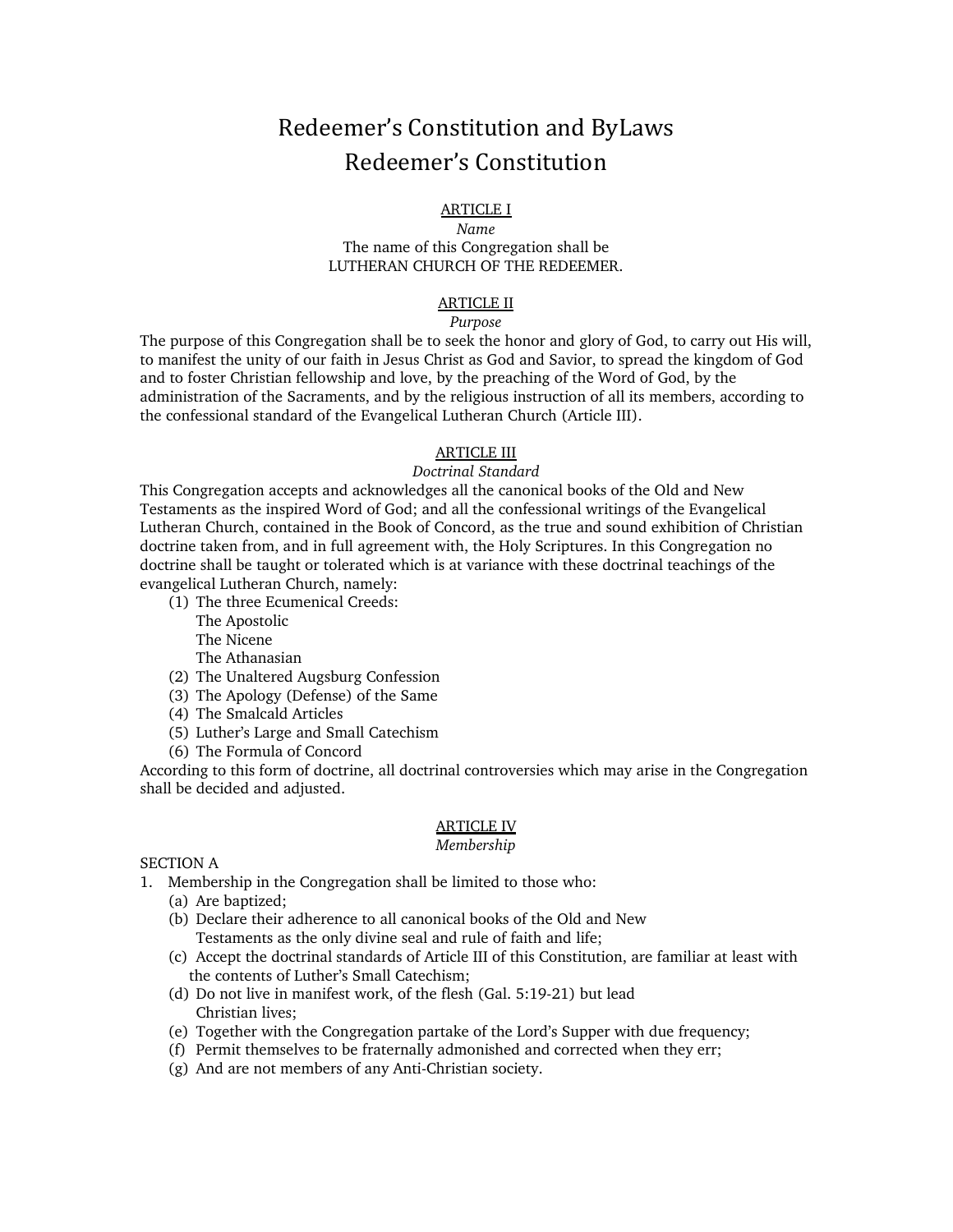- 2. It shall be the duty of every member of this Congregation to contribute according to his ability toward the maintenance of the Church, and in general to assist in bearing the burden of the Congregation.
- 3. It shall be the duty of such members of this Congregation as have the parental care of unconfirmed children incumbent upon them to provide for their proper training in pure Christian doctrine.
- 4. No one can be and remain a member of this Congregation, or hold office in the same, or enjoy and exercise the rights and privileges of a member, but such as adhere to Article III and Article IV.A.1.

### SECTION B-RECEPTION OF MEMBERS

Members shall be received into this Congregation by rite of Confirmation, by letter of transfer from a sister congregation or by application to the Congregation made known to the pastor by profession of faith. All such applicants shall be formally received into membership at ceremonies during a public worship service.

### SECTION C-REMOVAL FROM MEMBERSHIP

- 1. A member desiring a release to a sister congregation shall apply to the Pastor for the release. The Senior Pastor may, at his discretion, issue the letter of transfer. In those instances where the Pastor feels that a letter of transfer should not be issued, reasons therefore shall be presented to Church Council for final decision.
- 2. Adherence to false doctrine, to offensive life or to neglect of the means of Grace by members of this Congregation is cause for discipline.
- 3. When a member of this Congregation, after fruitless admonition is in various grades prescribed by the Word of God (Matt. 18:15-20), where the observance of such grades of admonition has been possible, shall have been expelled from the Congregation, such excommunicated persons shall then have forfeited all rights of a member of this Congregation, and all claim upon the property of the Congregation as such or upon any part thereof. The same shall hold also with reference to such members as have refused to submit to church discipline and thus excommunicated themselves; as also of those who may sever their connection with the Congregation by removal to another place of residence. The right of excommunication or removal from the Congregation is solely that of the Congregation.

### SECTION D-VOTING MEMBERSHIP

- 1. All members of this Congregation who have attained their 21st year shall be entitled to vote subject to the provisions of the Bylaws.
- 2. Only communicants who have reached their 25th year may serve on the Church Council and as President or Vice-President of the Congregation.

### ARTICLE V

### *Authority of the Congregation*

- 1. The Church Council shall be the governing body of the Congregation and shall be empowered to administer and manage all its affairs. The establishment and conduct of all organizations and societies within the Congregation shall be subject to the approval and supervision of the Church Council.
- 2. The Church Council is subject to the Congregation and is required to make reports to the annual meeting of the Congregation.
- 3. The right of choosing and calling ministers and parish school teachers, and of electing all the other officers of the Congregation, shall be vested in the Congregation. It shall never be delegated to an individual or to a minor body within the Congregation.
- 4. All matters of doctrine of conscience shall be decided only by the Word of God and require unanimity for a final decision.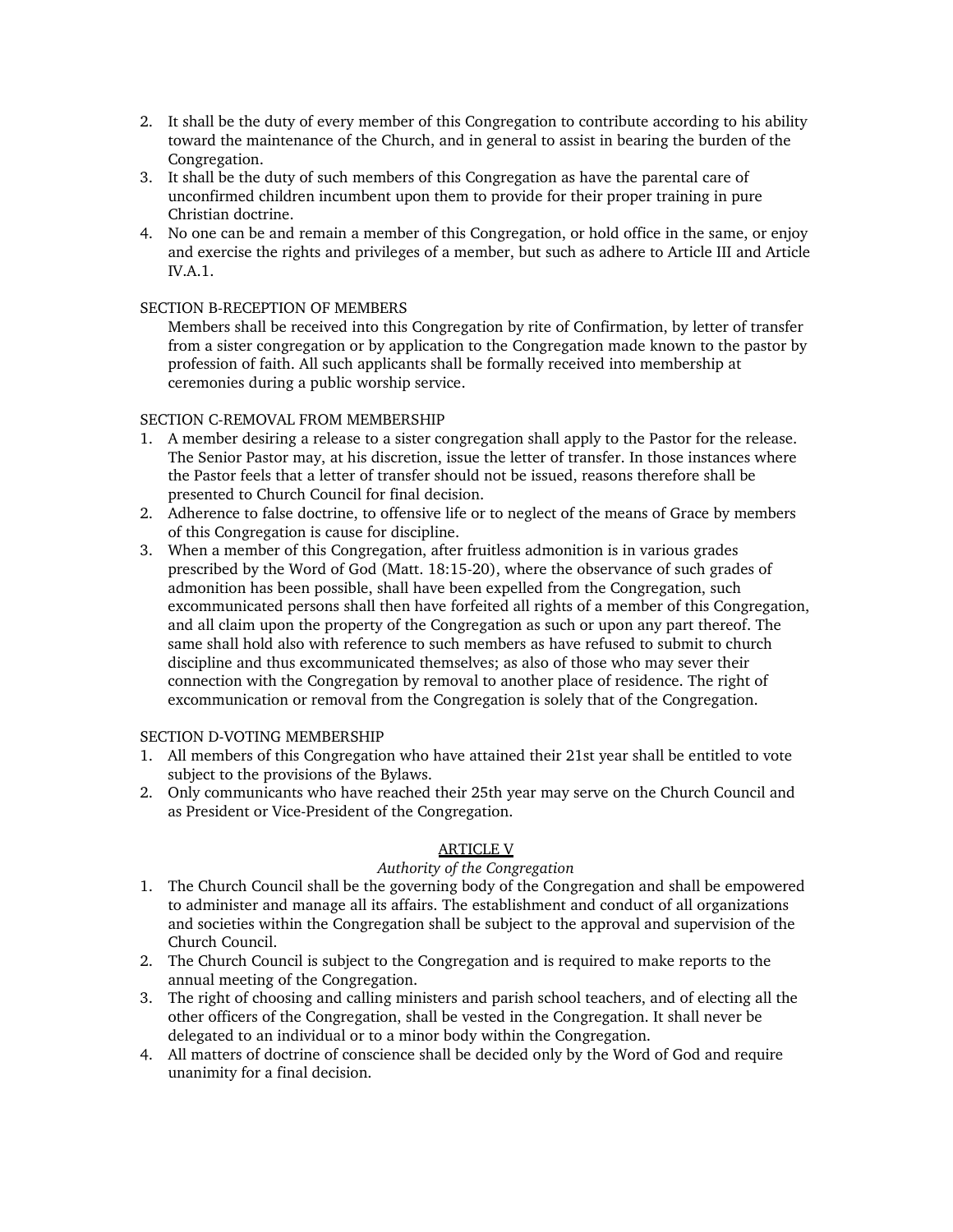### ARTICLE VI

### *Pastor, Teachers, and Officers of the Congregation*

SECTION A-ELECTION OF A PASTOR AND TEACHER

- 1. The Pastoral office in this Congregation shall be conferred upon such ministers or candidates only as profess their acceptance of the adherence to all the canonical books of the Old and New Testaments as the inspired Word of God, and all the Confessions of the Evangelical Lutheran Church enumerated in Article III of this Constitution. Pastors as well as teachers shall be pledged to faithful adherence to the Word of God and the confessions of the Lutheran Church. They shall be obligated to the duties outlined in their Call.
- 2. Candidates for the office of Pastor may be nominated by any member of the Congregation as outlined in Bylaws Article IV.

SECTION B-REMOVAL OF A PASTOR, TEACHER, OR OFFICER FROM OFFICE

1. Any Pastor, teacher or officer may be removed from office by the Congregation by a 2/3 majority ballot vote, in Christian and lawful order, for one of the following reasons: Persistent adherence to false doctrine Scandalous life

Willful neglect of duties

- 2. The Congregation may request the resignation of any Pastor, teacher or officer from his position in the Congregation in the case of prolonged incapacity or general incompetence.
- 3. No action shall be taken against a Pastor, save under the advice and guidance of the proper synodical officials, namely, the Counselor and the District President.

### ARTICLE VII

### *Division*

- 1. If at any time a division should take place on account of doctrine, the property of the Congregation and all benefits connected therewith shall remain with those communicant members who continue to adhere in confession and practice to Article III and Article IV.A.1.
- 2. If division takes place for any other reason, the property shall remain with the majority of the communicant members.

### ARTICLE VIII

### *Officers*

- 1. The officers of this Congregation shall be such officers, boards, or committees as the Bylaws may prescribe.
- 2. Congregational officers or committees, whether elected or appointed, shall have no authority beyond that which has been conferred upon them, and whatever authority may have been delegated to them may at any time be altered or revoked.

### ARTICLE IX

### *Changing the Constitution*

SECTION A-UNALTERABLE ARTICLES

Articles II, III, IV.A.1 and IX of this Constitution shall not be subject to change or repeal.

### SECTION B-AMENDMENTS

Amendments to this Constitution may be adopted at a regular congregational meeting, provided:

- 1. That they do not conflict with the provisions laid down in Article III or with any section of any article that pertains to Scriptural doctrine and practice, and
- 2. That the proposed amendment has been submitted in writing by any communicant member of the Congregation and read at a previous congregational meeting and published prior to the meeting at which the proposed amendment will be acted upon.
- 3. That an affirmative vote of a 2/3 majority of the voters present shall be required for the adoption of an amendment.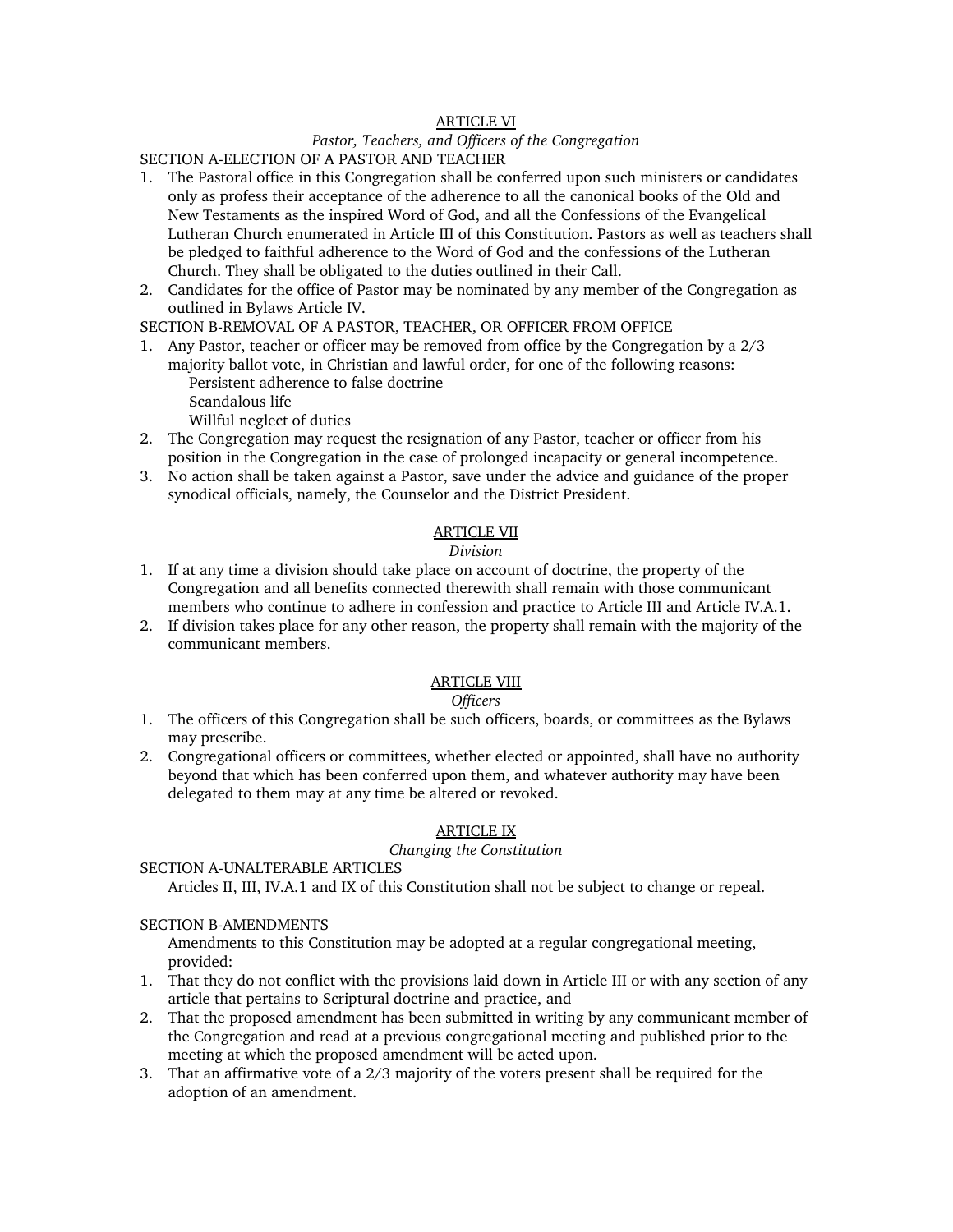## Bylaws

### ARTICLE I

### *Duties of Communicant Members*

Duties of communicant members shall be to:

- 1. Strive to fulfill the purpose of the Congregation as stated in Article II of the Constitution;
- 2. Inform themselves of the doctrinal teachings of the Church as listed in Article III of the Constitution;
- 3. Attend divine services regularly;
- 4. Partake of the Lord's supper regularly;
- 5. Contribute according to their abilities toward the maintenance of the Church;
- 6. Assist in bearing the burden of the Congregation;
- 7. Provide that all children in their parental or guardian care be given full Christian training;
- 8. Uphold the Constitution to the extent of their abilities;
- 9. Serve the Church cheerfully as their services are necessary;
- 10. Strive to win souls for the Kingdom of God through personal mission activity.

### **ARTICLE II**

### *Congregational Meetings*

- 2.1. Annual Meetings. The Congregation shall hold an annual meeting during the last quarter of the fiscal year. At the annual meeting, the Congregation shall elect officers and members of the Leadership Team, receive a report on the Congregation's financial condition, approve a budget for the next fiscal year, and conduct such other business as is properly before the Congregation.
- 2.2. Special Meetings. The Congregation may hold special meetings to conduct any business as is properly before the Congregation. The President and the Congregation shall have the power to call special meetings. The procedure by which the Congregation may call a special meeting is as follows: At least five percent of the current communicant membership must submit a petition for a special meeting to the President. The President shall examine the petition, and if he determines that the petition is valid, he shall set a date and time for the special meeting no more than 30 days after the determination.
- 2.3. Notice of Meetings. Written notice to the entire Congregation shall precede each Congregational meeting by not fewer than ten nor more than 60 days.
- 2.4. Quorum. The voting membership present constitutes a quorum.

## ARTICLE III

### *Voting Eligibility*

Any communicant member who has reached the age of 18 has the privileges of voting membership except as prohibited by current synodical practices.

### ARTICLE IV

### *Calling of a Pastor or Qualified Lay Minister*

- 4.1. The Pastoral Committee. The President shall select a Pastoral Committee to bring before the Congregation names of candidates for the office of Pastor. The Pastoral Committee shall consist of the President, the Board of Elders, and at least three other communicant members. The Pastoral Committee may appoint from its membership a Call Committee to which the Pastoral Committee may delegate all duties except the selection of a candidate or candidates whose name(s) it will submit to the Congregation for approval.
- 4.2. Solicitation of Candidate Names. The Pastoral Committee shall solicit names of potential candidates from communicant members of the Congregation, from the appropriate synodical administration and from other appropriate sources.
- 4.3. Procedure for Selecting Candidates. The Pastoral Committee shall determine the procedure by which it selects a candidate or candidates whose name(s) it will submit to the Congregation for approval.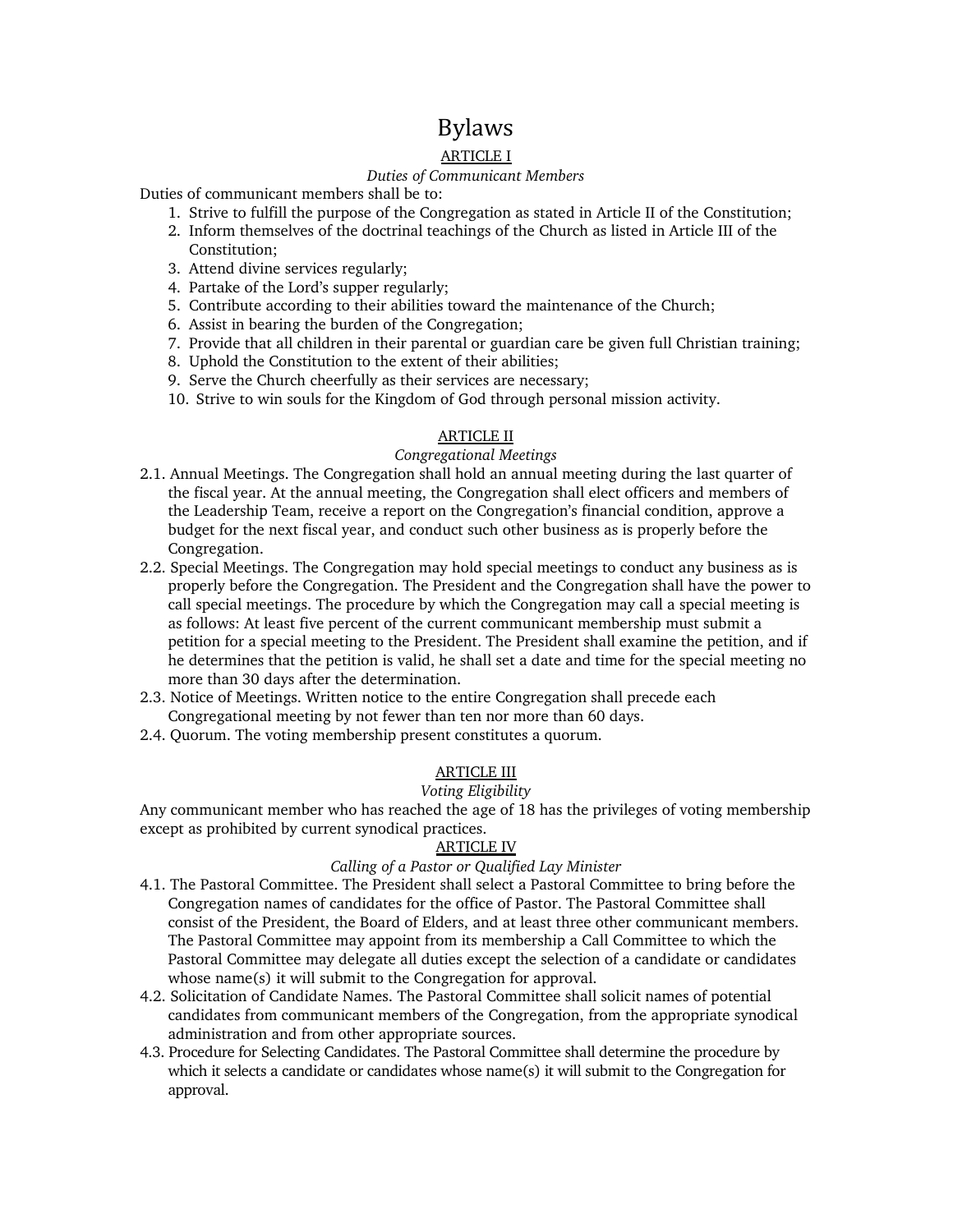- 4.4. Congregational Meeting. When the Pastoral Committee has selected a candidate or candidates, the President shall call a special Congregational meeting for the purpose of calling a pastor. The Pastoral Committee shall provide the Congregation with pertinent information on the candidate(s) no less than two weeks before the meeting. The Pastoral Committee shall provide details of the procedure by which it selected the candidate or candidates to the voting members attending the Congregational meeting.
- 4.5. Procedure for Disqualifying Candidates. A voting member may seek to have a candidate disqualified from consideration at the Congregational meeting by stating objections in writing to the President no less than one week before the Congregational meeting. The President shall expeditiously arrange for a complete and discreet investigation of the objections. The President shall discuss the results of the investigation with the objecting member before the Congregational meeting. The objecting member must then declare whether or not the objecting member will raise the objections at the Congregational meeting. If the objecting member declares that he or she will so raise the objections, then the President shall, before the Congregational meeting, ask the Pastoral Committee to consider withdrawal of the candidate's name.
- 4.6. Voting Procedure. The vote to approve a candidate shall be by written ballot. A candidate must receive at least two-thirds of the votes cast to be approved. Upon approval, the presiding officer shall request a unanimous rising vote in favor of extension of a call. After the conclusion of such vote, the presiding officer shall arrange for the destruction of the ballots.
- 4.7. Calling of a Qualified Lay Minister. The procedure for the calling of a qualified lay minister shall be the same as that for the calling of a Pastor, except that the Pastoral Committee shall be known as the Lay Minister Committee.

### ARTICLE V

*Nomination and Election of Officers and Members of the Leadership Team and Board of Elders*

- 5.1. Nomination. A committee of from three to five voting members shall nominate candidates for officers and members of the Leadership Team and the Board of Elders. The President shall select the members of the nominating committee, subject to the constraint that membership shall include the President or Vice President, at least one member of the Board of Elders, and at least one member of the professional staff. Any voting member may nominate additional candidates by submitting a written nomination to the nominating committee one month before the election. With the approval of two-thirds of the voting members attending the election meeting, voting members may nominate additional candidates at the election meeting. The Vice President shall be considered the prime candidate for President when the President's term of office has expired.
- 5.2. Election. Election of officers and members of the Leadership Team and Board of Elders shall be held at the annual meeting of the Congregation. The candidates receiving the highest number of votes shall be elected.
- 5.3. Resignation. Any officer or member of the Leadership Team or Board of Elders may resign at any time by giving written notice to the President or the Secretary.
- 5.4. Vacancies. The Leadership Team may fill any vacancy among the officers or on the Leadership Team or the Board of Elders for the balance of the unexpired term.

### ARTICLE VI

### *Leadership Team*

- 6.1. Membership. The Leadership Team shall consist of the President, Vice President, Treasurer, Secretary, the Chairman of the Board of Elders, and additional communicant members in such number as may be necessary each year to provide that total Leadership Team membership constitutes one percent of the then current communicant membership. Leadership Team members are elected for one year, beginning at the start of the fiscal year.
- 6.2. Duties and Authority of Leadership Team. 6.2.1. The Leadership Team shall be the name of the Church Council established pursuant to Article V of the Constitution. The officers and members of the Leadership Team shall be the legally constituted Directors of the Corporation.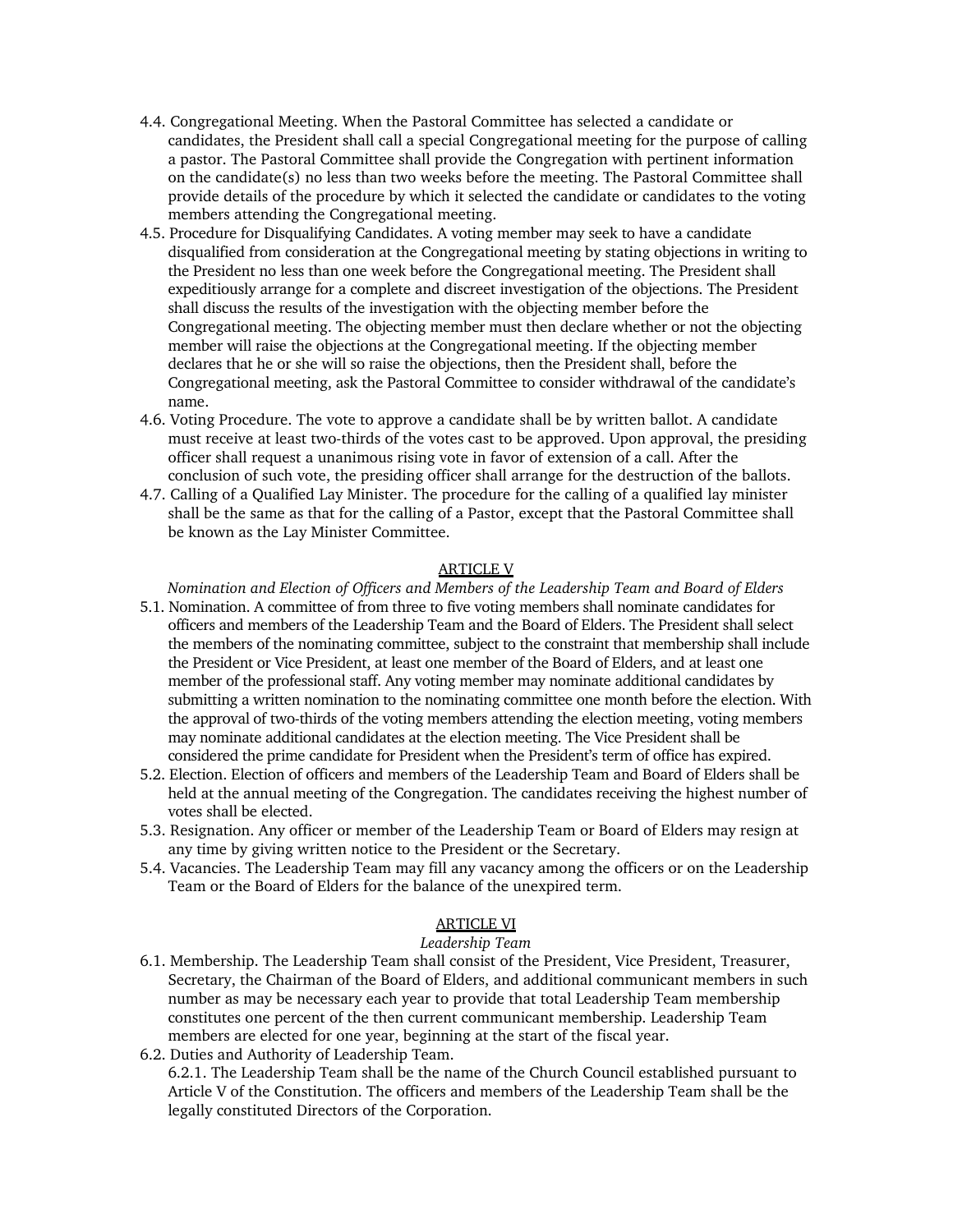6.2.2. It shall be the duty of the Leadership Team to discharge its duties as set forth in Article V of the Constitution, to consider and discuss all matters pertaining to the general welfare of the Congregation, and to present recommendations to the Congregation as appropriate.

6.2.3. The Leadership Team shall act on all matters that the Congregation commits to it. 6.2.4. The Leadership Team shall have no authority beyond that which the Congregation has conferred upon it. The Congregation retains the power to revise whatever power it may have conferred upon the Leadership Team.

6.2.5. The Leadership Team shall be responsible for providing and maintaining all physical property, facilities, and services, and for their improvement consistent with the approved budget. The Leadership Team may appoint a committee of communicant members to assist with this task. The Treasurer shall be an ex officio member of any such committee.

6.2.6. The Leadership Team may at any time assign to officers, the Board of Elders, and committees of the Congregation such additional duties as the Leadership Team deems advisable.

6.2.7. The Leadership Team shall represent the mission and ministries of the entire Congregation.

6.3. Leadership Team Meetings. The Leadership Team shall meet no less frequently than nine times annually. The President, any Pastor, or a majority of the Leadership Team may call meetings of the Leadership Team. Notice of each meeting shall be given in writing, in person, by announcement in conjunction with the public service on the previous Sunday. A majority of the Leadership Team constitutes a quorum.

### ARTICLE VII

### *Officers*

- 7.1. General. The officers of the Congregation shall be a President, Vice President, Secretary, and Treasurer. These officers are elected to their office for one year, beginning at the start of the fiscal year. They may succeed themselves once in the same office.
- 7.2. President. The President shall preside at all meetings of the Leadership Team and of the Congregation and shall be an ex officio member of all committees.
- 7.3. Vice President. The Vice President shall have such duties and responsibilities as the President shall determine. The Vice President shall assume the presidency upon the resignation or removal of the President. The Vice President shall assume the duties of the President in the absence of the President.
- 7.4. Treasurer.

7.4.1. The Treasurer shall be responsible for payment of all financial obligations and for keeping accurate records of receipts and disbursements of the Congregation.

7.4.2. The Treasurer shall direct the handling of all funds, investments, and other assets of the Congregation. The Treasurer may convey, acquire, and mortgage real and personal property upon approval of the Congregation or the Leadership Team.

7.4.3. The Treasurer shall prepare an annual budget for each new fiscal year on a timely basis. The budget shall include the proposed salaries and other compensation of all paid personnel and estimates of all other expenses by account. The budget shall also include an estimate of the sources of funds to pay the proposed expenses. After approval by the Leadership Team, the Treasurer shall submit the budget in summary form to the annual meeting of the Congregation for approval.

7.4.4. The Treasurer may disburse funds only to a total of the amount budgeted for the applicable expense category. If the amount budgeted is insufficient, the Leadership Team may transfer funds from one expense category to another.

7.4.5. The Treasurer shall submit a report of the finances of the Congregation to the Leadership Team before each regularly scheduled Leadership Team meeting and to the Congregation at each annual meeting of the Congregation. Such report shall analyze the financial condition of the Congregation, show actual receipts and disbursements, and compare them to budgeted amounts.